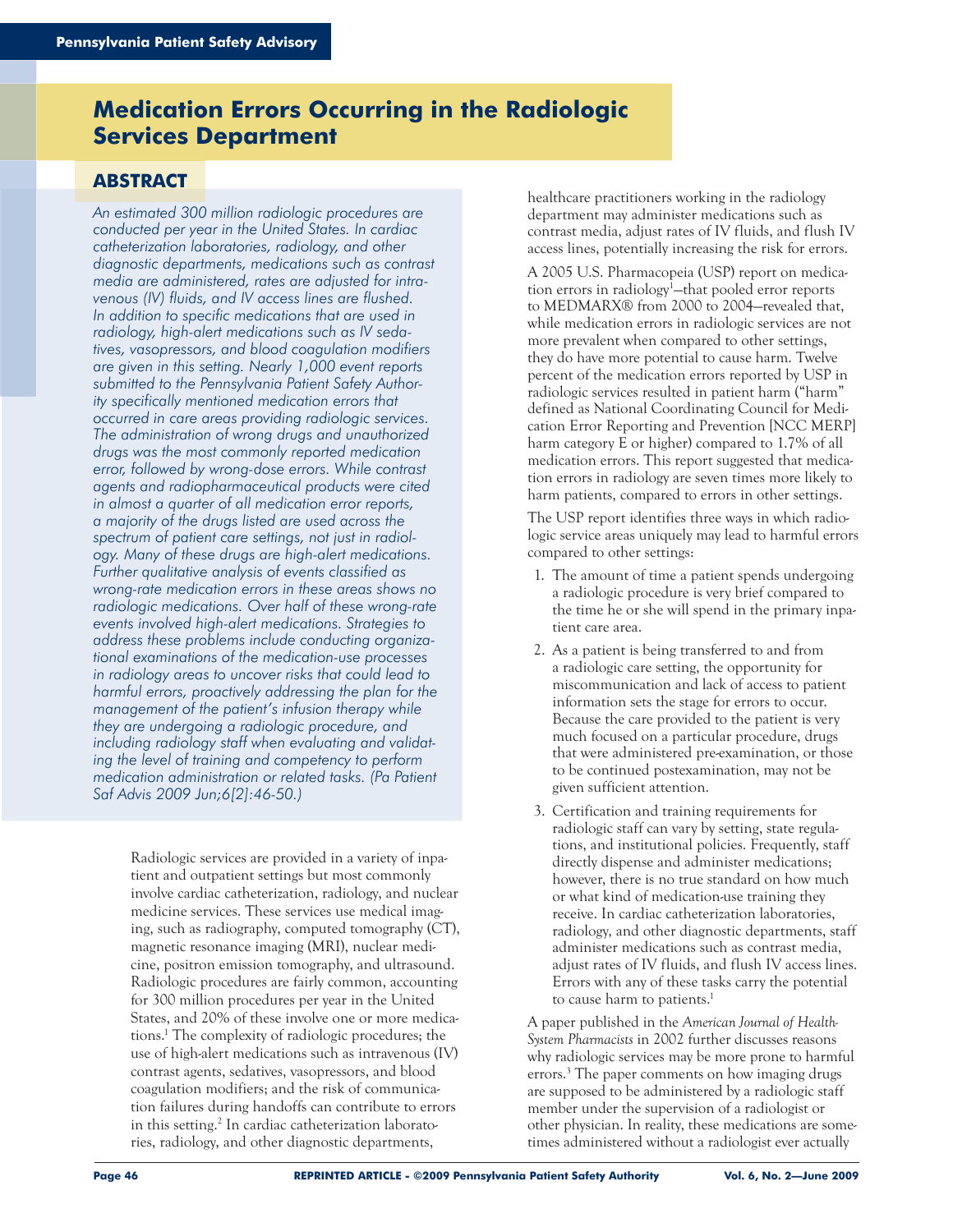seeing the patient or the patient's medical record. Additionally, there is sometimes no written prescription and no written documentation on a patient's medication administration record when these drugs are administered. Because of this, there is very little opportunity for a pharmacist's involvement in reviewing the orders and screening the patient for allergies, drug-drug interactions, or drug-disease state warnings before the medication is administered.

#### **A Look at the Numbers**

Little information in the literature specifically mentions medication errors that occur in the radiologic setting. According to the previously mentioned USP MEDMARX® report, the most common type of medication error in radiologic services was improper dose or quantity, followed by unauthorized (defined as medications that were not authorized by a legitimate prescriber and administered) or wrong-drug use, and drug or dose omission.1 Analysis of data submitted to the Pennsylvania Patient Safety Authority (see Table 1) from June 2004 through the end of January 2009 reveals that the most common types of reported events include wrong drug, dose omissions, and "other." However, when event types are combined to match those that appear in MEDMARX®, the combination of wrong drug and unauthorized drug  $(n = 200; 20.3%)$  comes first, followed by wrong dose (overdosage and underdosage) (n = 144; 14.6%) and drug omissions ( $n = 133$ ; 13.5%).

A breakdown by harm scores shows that most events (97%) were reported as Incidents (NCC MERP harm scores of A to D), but  $88\%$  (n = 866) of the reports show that the event reached the patient (harm scores of C to I) and 2.9% (n = 29) were reported as Serious Events.

#### **Table 1. Most Common Event Types Assigned to "Imaging Services" and "Cardiac Invasive" (n = 985)**

| <b>EVENT TYPE</b>               | <b>TOTAL</b> | % OF TOTAL<br><b>REPORTS (N=985)</b> |
|---------------------------------|--------------|--------------------------------------|
| Wrong drug                      | 141          | 14.3%                                |
| Dose omission                   | 133          | 13.5%                                |
| Wrong dose/<br>overdosage       | 105          | 10.7%                                |
| Wrong rate<br>(intravenous)     | 61           | 6.2%                                 |
| Unauthorized drug               | 59           | 6.0%                                 |
| Extra dose                      | 54           | 5.5%                                 |
| Documented allergy              | 50           | 5.1%                                 |
| Wrong dose/<br>underdosage      | 39           | 4.0%                                 |
| Prescription/<br>refill delayed | 34           | 3.5%                                 |
| Other                           | 125          | 12.7%                                |

Medication errors in radiologic services may involve misuse of a number of different drugs. In fact, data submitted to the Authority suggests that these errors are more likely to occur with the types of drugs that are *not* for use exclusively in the radiology setting (e.g., heparin, insulin). Table 2 identifies the top 15 most common drugs mentioned in reports associated with the radiologic unit. While the general category of "contrast agents," which represents both IV and oral contrast, as well as radiopharmaceutical products (i.e., technetium products) represents 24.7% of all reports, a majority of the drugs listed are used across the spectrum of patient care settings, not just in radiology. Furthermore, many of these drugs are high-alert medications. When combining the medications listed into their respective class of medications, 28.3% of all medications mentioned are considered high-alert medications, excluding IV contrast agents (which are also high-alert medications). (See Table 3.)

### **In-Depth Look at Medication Errors in Radiology**

Among reports submitted to the Authority, the most common type of medication error was wrong drug (n = 141; 14.3%) (see Table 1). Forty (28.4%) of the wrong-drug errors involved mix-ups of the various

#### **Table 2. Top 15 Medications Involved in Medication Errors in the Radiologic Care Area (n = 567)**

| <b>MEDICATION</b>                       | <b>TOTAL</b> | % OF TOTAL<br><b>REPORTS</b><br>$(N = 985)$ |
|-----------------------------------------|--------------|---------------------------------------------|
| $Contrast^{*,+}$                        | 168          | 17.1%                                       |
| Radiopharmaceuticals                    | 75           | 7.6%                                        |
| Heparin infusion <sup>†,‡</sup>         | 45           | 4.6%                                        |
| Eptifibatide (Integrilin® <sup>)†</sup> | 41           | 4.2%                                        |
| Insulin <sup>t</sup>                    | 40           | 4.1%                                        |
| <b>Hydration</b> <sup>§</sup>           | 25           | 2.5%                                        |
| Sodium bicarbonate                      | 23           | 2.3%                                        |
| Bivalirudin (Angiomax®) <sup>†</sup>    | 23           | 2.3%                                        |
| Nitroglycerin                           | 22           | 2.2%                                        |
| Heparin bolust#                         | 21           | 2.1%                                        |
| Cefazolin                               | 18           | 1.8%                                        |
| Morphine <sup>†</sup>                   | 17           | 1.7%                                        |
| Heparin flush <sup>‡</sup>              | 17           | 1.7%                                        |
| Alteplase (Activase®)‡                  | 14           | 1.4%                                        |
| Unknown                                 | 18           | 1.8%                                        |

\* Includes both intravenous (IV) and oral contrast

† High-alert medications

‡ Reports mentioning heparin were subdivided into these respective types of therapy (i.e., IV infusions, bolus doses, flushes)

§ Includes IV solutions such as dextrose 5%, sodium chloride 0.9%, and other solutions used to replenish fluids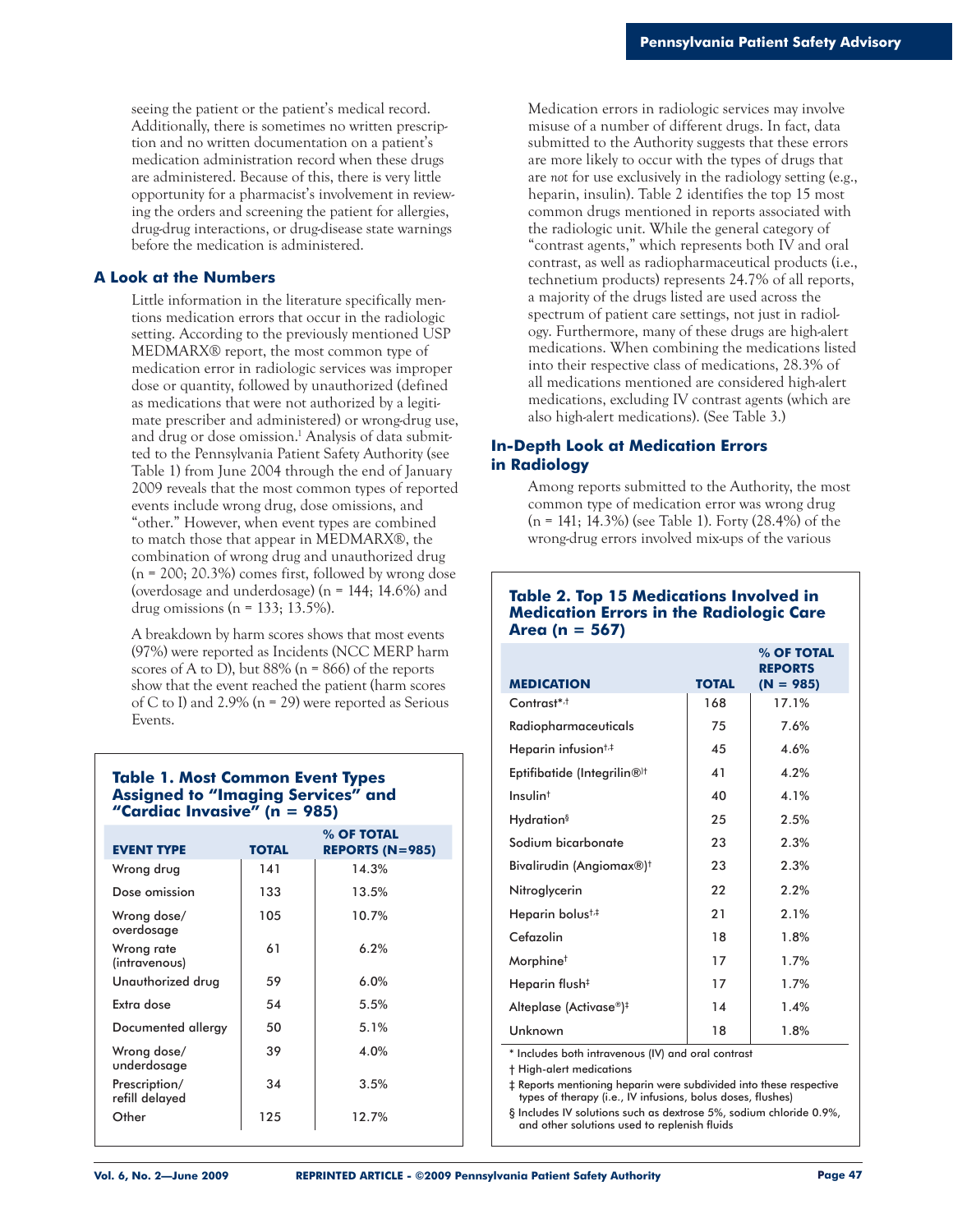formulations of technetium, a radiopharmaceutical widely used as a diagnostic aid. Its applications include imaging procedures of the brain, myocardium, lungs, thyroid, and bone. Technetium has numerous uses in nuclear medicine, and it is available in more than 60 different products. Some examples of trade names include Cardiolite®, Myoview®, and Technoscan®. These products can be easily confused, especially if they appear on preprinted order forms and/or pharmacy labels due to the similarity of their generic names.

There were 23 wrong-drug reports involving contrast agents (16.3%). This means that  $44.7\%$  (n = 63) of wrong-drug reports involved medications specific to that setting. In most cases, the result of this mix-up does not lead to patient harm; however, it may lead to the rescheduling of the intended test and result in increased cost and loss of productivity.

The second most commonly reported type of medication error was drug omission ( $n = 133$ ; 13.5%). Unlike reports of wrong-drugs, omissions did not primarily involve radiologic medications. In fact, the most common medications listed included insulin and heparin infusions, such as in the following example:

*The patient has been in radiology since early this morning. Apparently, the insulin pump was disconnected before the patient's arrival in the radiology department. No report was given by sending nurse. After several hours passed, the radiology technicians* 

#### **Table 3. High-Alert Medication Classes, Other than Intravenous Contrast, Listed in Medication Error Reports (n = 279)**

| <b>HIGH-ALERT CLASS</b>           | <b>TOTAL</b> | % OF TOTAL REPORTS<br>$(N = 985)$ |
|-----------------------------------|--------------|-----------------------------------|
| Anticoagulants, etc*              | 146          | 14.8%                             |
| Opiates <sup>†</sup>              | 48           | 4.9%                              |
| Insulin                           | 40           | 4.1%                              |
| lonotropics <sup>‡</sup>          | 19           | 1.9%                              |
| Antiarrhythmics <sup>§</sup>      | 10           | 1.0%                              |
| Moderate sedation**               | 8            | 0.8%                              |
| Adrenergic agonists <sup>tt</sup> | 8            | 0.8%                              |
| <b>Totals</b>                     | 279          | 28.3%                             |

\* Anticoagulants (e.g., therapeutic unfractionated heparin, enoxaparin, eptifibatide), direct thrombin inhibitors (e.g., arga troban, lepirudin, bivalirudin), thrombolytics (e.g., alteplase, reteplase), and glycoprotein IIb/ IIIa inhibitors (e.g., eptifibatide)

† Narcotics/opiates, intravenous (IV), transdermal, and oral (including liquid concentrates, immediate, and sustained release formulations)

- ‡ Inotropic medications, IV (e.g., dopamine, dobutamine, milrinone)
- § Antiarrhythmics, IV (e.g., lidocaine, amiodarone)
- \*\* Includes both moderate sedation agents, IV (e.g., midazolam) and oral agents for children (e.g., chloral hydrate)
- †† Adrenergic agonists, IV (e.g., epinephrine, phenylephrine, norepinephrine)

*made the nurse from the unit aware that the patient would be in the radiology department a while longer. The patient's companion alerted me in the early afternoon to the fact the patient had an insulin pump and it has been disconnected since this morning, so a blood sugar was obtained. The blood sugar registered over 250. The floor nurse was notified of the patient's status and that the radiology department does not carry insulin.*

This example reported to the Authority demonstrates a bigger problem, which is the effect any procedure may have on a patient's current drug therapy. This is especially true when patients are on medications that require the use of an infusion pump, including high-alert medications such as heparin, eptifibatide, alteplase, or insulin, and the therapy has to be temporarily stopped for the procedure (e.g., MRI, CT scan). Errors may occur when the infusion pump is restarted by radiology staff or if the pump is off for a prolonged period of time. Also, any breakdowns in communication or retrieval of important patient information (e.g., allergies, laboratory values, conditions) to radiology staff may impact the intended radiologic procedure or lead to administration of an inappropriate drug to the patient.

#### **Infusion Pumps in Radiology**

A qualitative review of the medication errors revealed unanticipated results. It would be expected that medication errors that occur in this area would primarily involve problems with medications specifically given for radiologic procedures. However, as indicated in Tables 2 and 3, a majority of the medications involved in errors in radiologic settings were not radiologic medications, such as contrast or radiopharmaceuticals. A review of all the Serious Events (harm scores E to I) classified as wrong-dose/overdose revealed errors involving medications used for moderate sedation as well as heparin, epinephrine, or fentanyl infusions. The following are two examples submitted to the Authority:

*Patient was consented for MRI with conscious sedation. A registered nurse (RN) administered Versed® (midazolam) and fentanyl IV push prior to MRI. Thirty minutes later, the patient began moving and the RN repeated the dose. Approximately five minutes later, the O2 saturation was low. The patient was removed from the MRI and an ambubag was used to ventilate patient. Reversal agents were administered without response. CPR was initiated and a code was called; however patient was subsequently diagnosed with anoxic encephalopathy and died.*

*A pediatric patient in the MRI suite was given 2 mL of 50 mcg/mL [emphasis added] fentanyl solution intravenously instead of 2 mL of 1 mcg/mL [emphasis added] fentanyl solution. Patient developed respiratory distress and cyanosis for which an airway emergency was called. The patient stabilized and was taken to recovery room and subsequently was transferred to pediatric intermediate care for observation.*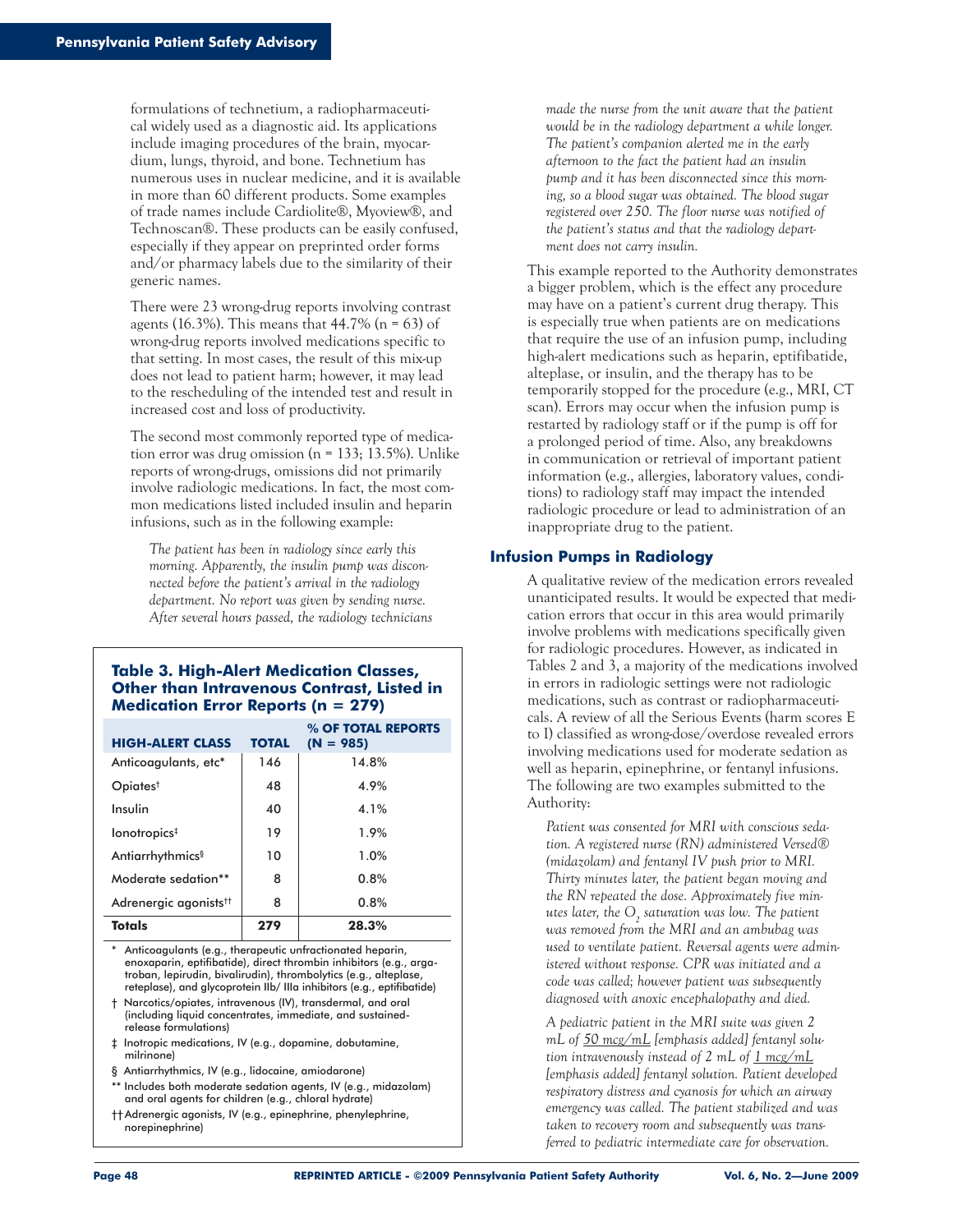In addition, analysis of events classified as wrongrate medication errors in these areas shows not one radiologic medication, and over half of these events involved high-alert medications. (See Table 4.)

Analysis of the reports to determine which events involved the use of medications given with infusion pumps revealed that 109 of 985 total reports (11%) showed breakdowns that included problems with the use of infusion pumps and the handling of IV lines. These problems include misprogrammed infusion pumps, infusions that were stopped for the radiologic test but not restarted, tubing misconnections, and wrong-patient errors. The following reports illustrate these problems:

*The patient arrived to the intensive care unit (ICU) from the cardiac catheterization lab. The report given to the ICU nurse was for dopamine to run at 5 mcg/ kg/min. On arrival to the ICU, the dopamine bag was almost empty, with the IV pump set and infusing at 5 mg/min (188 mL/hr).*

*A patient was sent to ultrasound with an insulin infusion running at 5 units/hour. When the patient returned from ultrasound, the infusion was found to be no longer running and clamped.* 

*Patient arrived at the MRI suite for an abdominal study. A subclavian catheter and tracheostomy were present and all of the ports had similar injection valves. The anesthesiologist connected the injector tubing to the patient's IV site. Contrast and saline were injected, but the scan showed no contrast. Patient was then pulled out of the MRI and discovered that contrast had been injected into tracheostomy cuff with a rupture of the balloon.*  The patient's SPO<sub>2</sub> decreased slightly with no other *changes in vital signs.* 

*An emergency department (ED) patient went to radiology for an x-ray. The patient returned from x-ray with a heparin IV infusing at 12 mL/hour. This patient was not ordered a heparin IV. Following a preliminary investigation, it was determined that an inpatient was in x-ray around the same time the ED patient was in the ED, and for unknown reasons the inpatient's IV was connected to the ED patient. The ED patient was admitted for observation and lab work.* 

#### **Errors with Patient Information**

As mentioned in previous *Pennsylvania Patient Safety Advisory* articles, patient information helps guide the appropriate selection of medications, dosing, and routes of administration.<sup>4</sup> Having complete and accurate patient information, such as past allergic reactions to contrast media, patient weights that would affect the amount of medication (e.g., heparin) to administer, concurrent medications that are contraindicated with contrast, and laboratory values that would affect the type of study to be done (i.e., creatinine clearance) is critical when ordering and performing a radiologic procedure. The probability of renal impairment after a low-osmolality contrast

media is administered intravascularly in creases markedly in the patient with chronic renal insufficiency.<sup>5-7</sup> In addition, other nephrotoxic medication should be used cautiously after administration of low-osmolality contrast media.8 Wrong patient errors can also be averted when key pieces of patient information are available and accessed. A review of the data submitted to the Authority reveals 126 reports (13%) where breakdowns in obtaining and using patient information occurred, including the following case examples:

*Patient presented to the ED with abdominal pain and vomiting. A CT scan of the abdomen/pelvis with contrast was ordered. A blood urea nitrogen (BUN) and creatinine (Cr) was ordered prior to the CT scan. The CT scan was performed prior to review of lab result. The patient's creatinine came back at a critical level and contrast should not have been given.* 

#### **Table 4. Medications Involved in "Wrong Rate" Medication Errors in the Radiologic Setting (n = 61)**

| <b>PRESCRIBED MEDICATION</b> | <b>TOTAL</b>   |
|------------------------------|----------------|
| Heparin infusion*            | 9              |
| Eptifibatide (Integrilin®)*  | 9              |
| Hydration                    | 7              |
| Sodium bicarbonate           | 6              |
| Nitroglycerin                | 4              |
| Alteplase (Activase®)*       | 3              |
| Abciximab (ReoPro®)*         | 3              |
| Adenosine                    | 3              |
| Vancomycin                   | $\overline{2}$ |
| Diltiazem*                   | 1              |
| Dopamine*                    | 1              |
| Fentanyl*                    | 1              |
| Bivalirudin (Angiomax®)*     | 1              |
| Dobutamine*                  | 1              |
| Insulin*                     | 1              |
| Milrinone (Primacor®)*       | 1              |
| Nesiritide (Natrecor®)       | 1              |
| Amiodarone*                  | 1              |
| Potassium chloride           | 1              |
| Pantoprazole (Protonix®)     | 1              |
| Ceftriaxone                  | 1              |
| Saline                       | 1              |
| Albumin human                | 1              |
| Tirofiban (Aggrastat®)*      | 1              |
| Total                        | 61             |
| * High-alert medications     |                |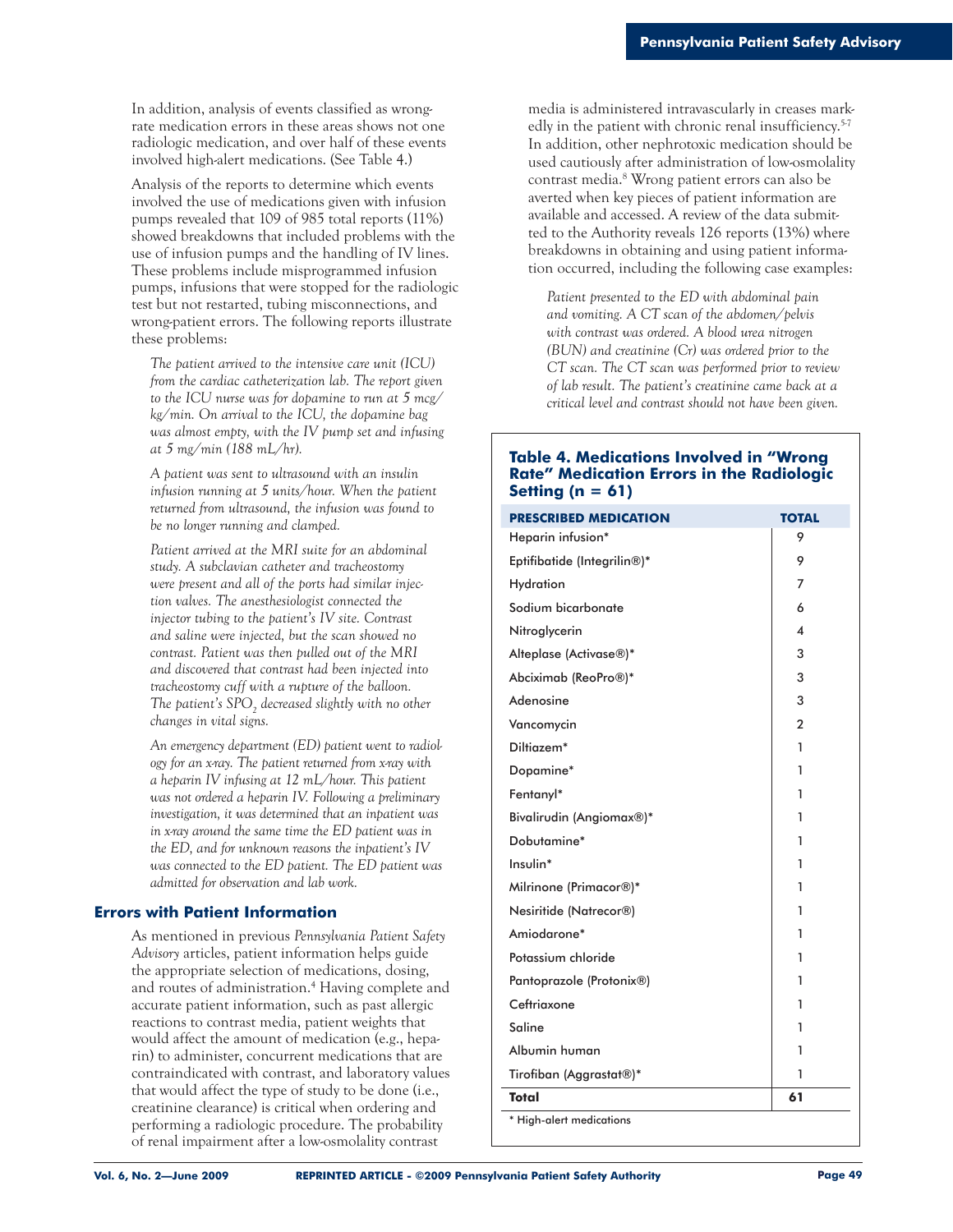*A nurse gave a verbal order for a heparin dose to be given IV push and the physician assisting with the heart catheterization did not know that the heparin was already administered. The heparin was administered again. The patient developed a hematoma at the catheter site and required blood products.*

*A patient received a dosage of IV contrast for a CT scan administered by CT technicians without checking the lab values of the patient's BUN and Cr before administering the contrast. The physician was notified and stated [the intent to] hydrate the patient.*

*A four-year-old patient underwent a Cardiolite® (technetium Tc99m sestamibi) cardiac imaging scan. A routine audit of the records discovered that the dose was based on 50 kg and not the patient's weight of 50 lbs. Upon internal review, it was discovered that the weight was obtained verbally by the technician and then forwarded to the pharmacy for nuclear medicine. The patient received a one time dose of Cardiolite for the scan based on the 50 kg weight.* 

#### **Risk Reduction Strategies**

Healthcare facilities should identify the error risks currently present in cardiac catheterization laboratories, radiology, and other diagnostic departments and take steps to implement risk reduction strategies. Based on analysis of reports submitted to the Authority and the literature, as well as observations at the Institute for Safe Medication Practices, risk reduction strategies for preventing the types of medication errors observed in radiology include the following:

- Examine the medication-use processes in radiology areas as well as those medications for patients on continuous IV infusions to uncover risks that could lead to harmful errors.2
- Patient care units that are transferring patients to the radiology department can proactively address the plan for the management of the patient's infusion therapy, recognizing the potential need to interrupt the infusion during the procedure and how the therapy would be affected by the length of the procedure.
- Some organizations employ nurses specifically dedicated to radiologic services or send a nurse to accompany patients to radiology if they have a highalert drug infusing.9 A verbal handoff between the accompanying nurse and the radiology staff, including verification of infusing IV therapy, must occur.
- Adequate supervision by a physician or nurse must be provided where technicians are administering contrast media and other medications. Ultimately, the responsibility for patient safety falls to the licensed medical professional supervising the technician.
- Include radiology staff when evaluating and validating the level of training and competency to perform medication administration or related tasks. Keep technicians in the information loop

regarding safe medication administration practices by providing in-service education.<sup>11</sup>

■ Organizations need to carefully consider current and recent patient information before ordering, dispensing, and administering any medication in this setting that may affect the procedure. Pharmacists can help in the assessment of patients about to undergo radiologic procedures by providing a continually updated list of drugs that should be withheld before a procedure and the corresponding time intervals.10 This information should be obtained as part of the preprocedure assessment and communicated to the ordering physician as well as the radiology departmental staff.

#### **Notes**

- 1. Santell JP, Hicks RW, Cousins DD. *MEDMARX® data report: a chartbook of 2000-2004 findings from intensive care units and radiologic services*. Rockville (MD): USP Center for the Advancement of Patient Safety; 2006.
- 2. Institute for Safe Medication Practices. USP focuses on radiological procedures in 6th annual MedMarx report. *ISMP Med Saf Alert* 2006 Jun 26;11(2):2.
- 3. Barrs TJ. Establishing safeguards for the use of imaging-related drugs. *Am J Health-Syst Pharm* 2002 Aug 1;59(15):1449-53.
- 4. Medication errors associated with documented allergies. Pa Patient Saf Advis [online] 2008 Sep [cited 2009 Mar 25]. Available from Internet: http://patientsafetyauthority. org/ADVISORIES/AdvisoryLibrary/2008/Sep5(3)/ Pages/75.aspx.
- 5. Rudnick MR, Goldfarb S, Wexler L, et al. Nephrotoxicity of ionic and nonionic contrast media in 1196 patients: a randomized trial. *Kidney Int* 1995 Jan;47(1):254-61.
- 6. Parfrey PS, Griffiths SM, Barrett BJ, et al. Contrast material-induced renal failure in patients with diabetes mellitus, renal insufficiency, or both. *N Engl J Med* 1989 Jan; 320(3):143-9.
- 7. Rich MW, Crecelius CA. Incidence, risk factors, and clinical course of acute renal insufficiency after cardiac catheterization in patients 70 years of age or older. A prospective study. *Arch Intern Med* 1990 Jun;150(6):1237-42.
- 8. Cronin RE, Henrich WL. Pathogenesis of renal disease. In: Brenner BM, Levine SA, eds. The kidney. Vol. 2. 6th ed. Philadelphia: Saunders; 2000:1564-7.
- 9. Institute for Safe Medication Practices. Safety Brief. *ISMP Med Saf Alert* 2006 Apr 6;11(7):1-2.
- 10. Institute for Safe Medication Practices. ADR Prevent-ERR™: Preventing renal failure from contrast media. *ISMP Med Saf Alert* 2006 Apr 6;11(7):3.
- 11. Institute for Safe Medication Practices. The Persantine® stress test. *ISMP Med Saf Alert* 1997 Aug 27;2(27):2.